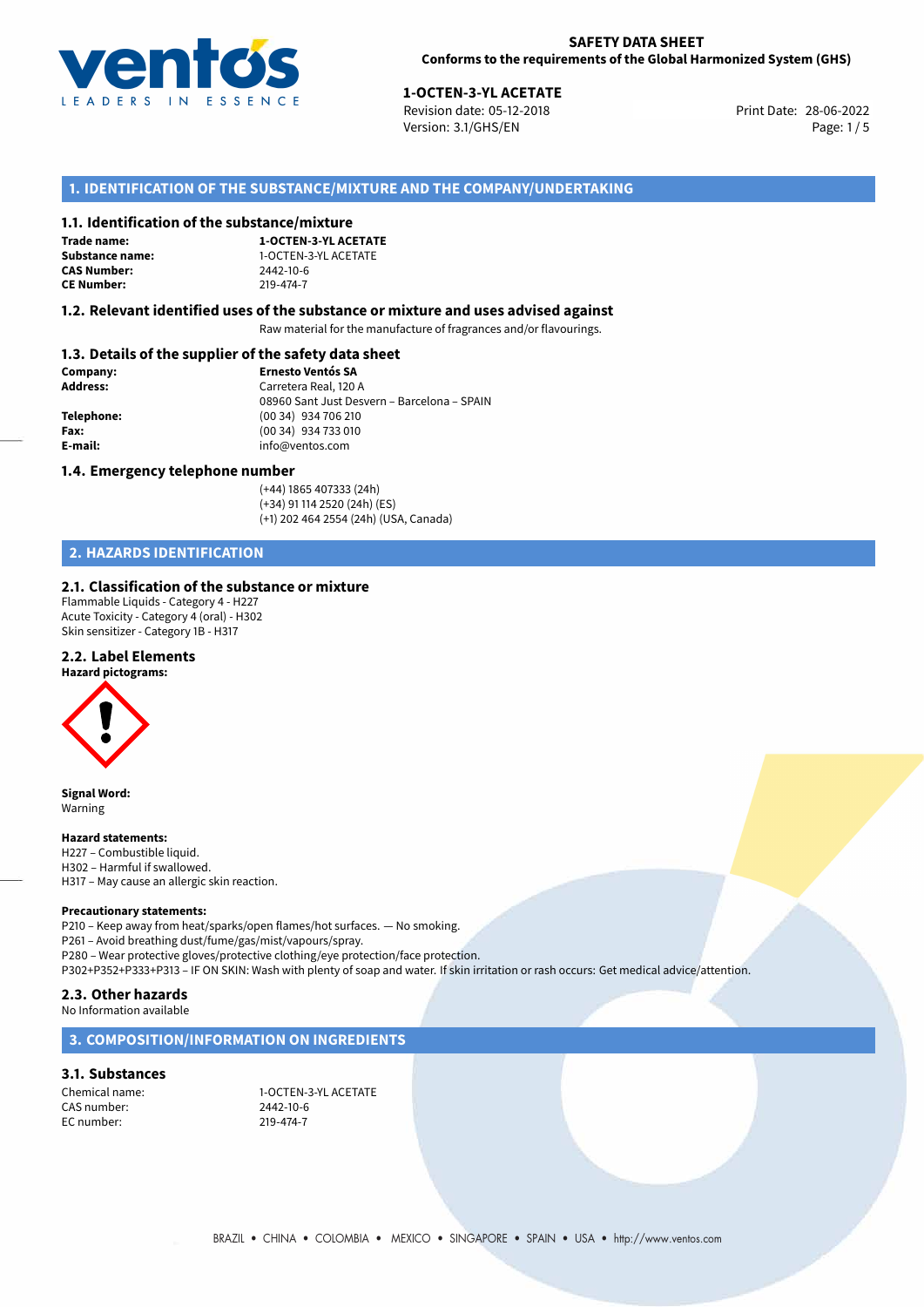

# **1-OCTEN-3-YL ACETATE**<br>
Revision date: 05-12-2018<br> **28-06-2022** Print Date: 28-06-2022

Revision date: 05-12-2018 Version: 3.1/GHS/EN Page: 2 / 5

## **Hazardous constituents:**

| ' Chemical Name        | % (w/w)   | CAS No<br><b>EC No</b> | <b>Classification according to GHS</b>                                                                                     |
|------------------------|-----------|------------------------|----------------------------------------------------------------------------------------------------------------------------|
| l 1-OCTEN-3-YL ACETATE | $\geq$ 50 | 2442-10-6<br>219-474-7 | Flammable Liquids - Category 4 - H227<br>Acute Toxicity - Category 4 (oral) - H302<br>Skin sensitizer - Category 1B - H317 |

[See the full text of the hazard statements in section 16.](#page-4-0)

## **3.2. Mixtures**

Not applicable.

## **4. FIRST-AID MEASURES**

## **4.1. Description of necessary first aid measures**

| Ingestion:    | Rinse mouth with water.                                                                                               |
|---------------|-----------------------------------------------------------------------------------------------------------------------|
|               | Obtain medical advice.                                                                                                |
|               | Keep at rest. Do not induce vomiting.                                                                                 |
| Eye contact:  | In case of contact with eyes, rinse immediately with plenty of water for at least 15 minutes and seek medical advice. |
| Inhalation:   | Remove person to fresh air and keep at rest.                                                                          |
|               | Seek immediate medical advice.                                                                                        |
| Skin contact: | Take off immediately all contaminated clothing.                                                                       |
|               | Thoroughly wash affected skin with soap and water.                                                                    |
|               | Seek medical attention if symptoms persist.                                                                           |

## **4.2. Most important symptoms and effects, both acute and delayed**

No information available.

## **4.3. Indication of any immediate medical attention and special treatment needed**

No information available.

## **5. FIRE-FIGHTING MEASURES**

## **5.1. Extinguishing Media**

Water spray, carbon dioxide, dry chemical powder or appropriate foam. For safety reasons do not use full water jet.

## **5.2. Special hazards arising from the substance or mixture**

Known or Anticipated Hazardous Products of Combustion: Emits toxic fumes under fire conditions.

## **5.3. Advice for firefighters**

High temperatures can lead to high pressures inside closed containers. Avoid inhalation of vapors that are created. Use appropriate respiratory protection. Do not allow spillage of fire to be poured into drains or watercourses. Wear self-contained breathing apparatus and protective clothing.

## **6. ACCIDENTAL RELEASE MEASURES**

## **6.1. Personal precautions, protective equipment and emergency procedures**

Evacuate surronding areas. Ensure adequate ventilation. Keep unnecessary and unprotected personnel from entering. Do not breathe vapor/spray. Avoid contact with skin and eyes. Information regarding personal protective measures: see section 8.

## **6.2. Environmental precautions**

To avoid possible contamination of the environment, do not discharge into any drains, surface waters or groundwaters.

## **6.3. Methods and materials for containment and cleaning up**

Cover with an inert, inorganic, non-combustible absorbent material (e.g. dry-lime, sand, soda ash). Place in covered containers using non-sparking tools and transport outdoors. Avoid open flames or sources of ignition (e.g. pilot lights on gas hot water heater). Ventilate area and wash spill site after material pickup is complete.

## **6.4. Reference to other sections**

Information regarding exposure controls, personal protection and disposal considerations can be found in sections 8 and 13.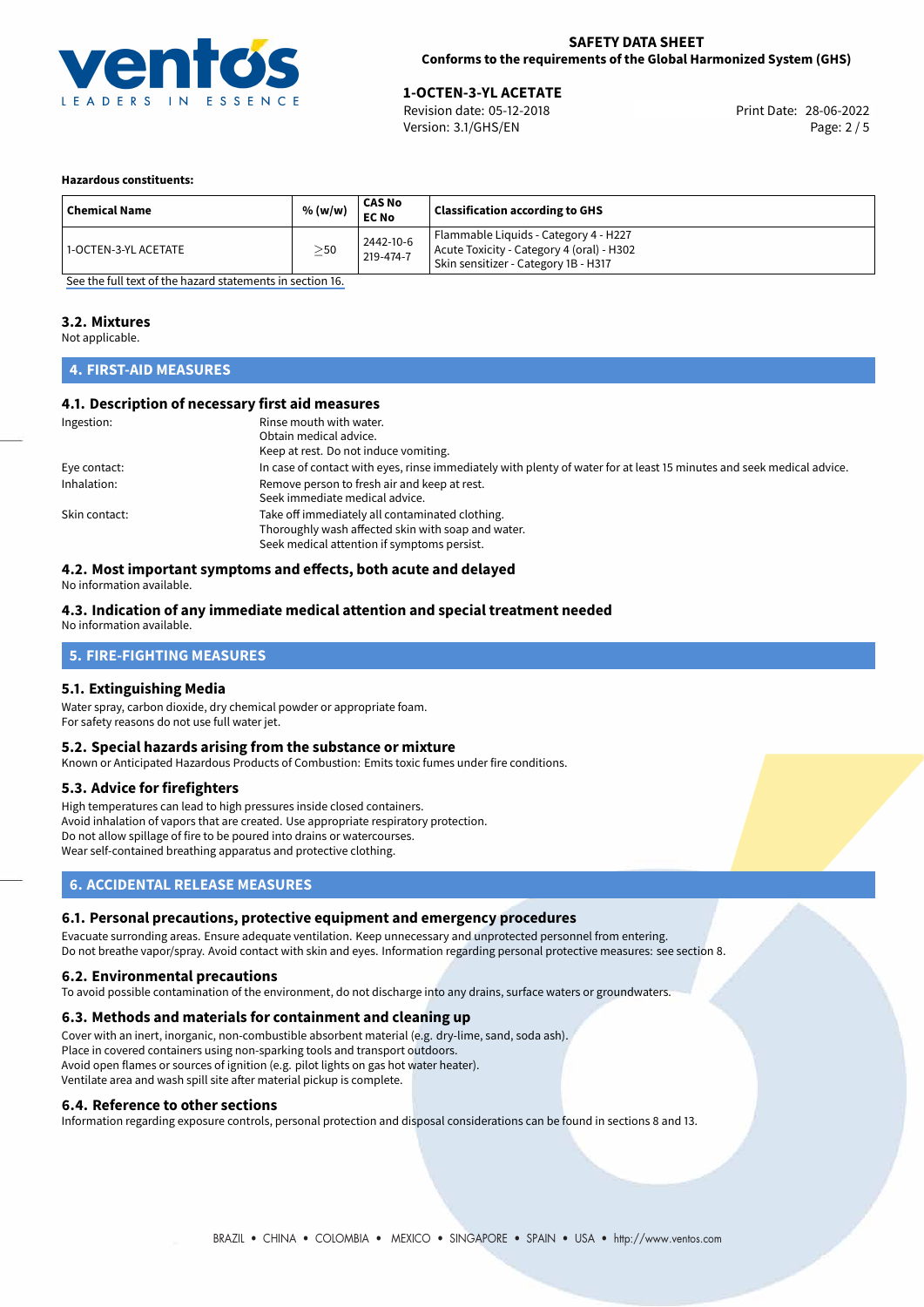

28-06-2022 **1-OCTEN-3-YL ACETATE** Revision date: 05-12-2018 Print Date: Version: 3.1/GHS/EN Page: 3 / 5

## **7. HANDLING AND STORAGE**

## **7.1. Precautions for safe handling**

Do not store or handle this material near food or drinking water. Do not smoke. Avoid contact with the eyes, skin and clothing. Wear protective clothing and use glasses. Observe the rules of safety and hygiene at work. Keep in the original container or an alternative made from a compatible material.

## **7.2. Conditions for safe storage, including any incompatibilities**

Store in tightly closed and preferably full containers in a cool, dry and ventilated area, protected from light. Keep away from sources of ignition (e.g. hot surfaces, sparks, flame and static discharges). Keep away from incompatible materials (see section 10).

## **7.3. Specific end use(s)**

No information available.

**8. EXPOSURE CONTROLS AND PERSONAL PROTECTION**

## **8.1. Control parameters**

Components with occupational exposure limits: None known.

## **8.2. Exposure controls**

Measures should be taken to prevent materials from being splashed into the body. Provide adequate ventilation, according to the conditions of use. Use a mechanical exhaust if required.

## **8.3. Individual protection measures, such as personal protective equipment**

| Eye/Face protection:             | Chemical safety goggles are recommended. Wash contaminated goggles before reuse.                                                            |
|----------------------------------|---------------------------------------------------------------------------------------------------------------------------------------------|
| Hand Protection:                 | Chemical-resistant gloves are recommended. Wash contaminated gloves before reuse.                                                           |
| Body protection:                 | Personal protective equipment for the body should be selected based on the task being performed and the risks<br>involved.                  |
| Respiratory Protection:          | In case of insufficient ventilation, use suitable respiratory equipment.                                                                    |
| Environmental exposure controls: | Emissions from ventilation or process equipment should be checked to ensure they comply with environmental<br>protection legislation.       |
|                                  | In some cases, filters or engineering modifications to the process equipment will be necessary to reduce emissions to<br>acceptable levels. |
|                                  |                                                                                                                                             |

## **9. PHYSICAL AND CHEMICAL PROPERTIES**

## **9.1. Information on basic physical and chemical properties**

| Appearance:                            | Liquid                       |
|----------------------------------------|------------------------------|
| Colour:                                | Conforms to standard         |
| Odour:                                 | Conforms to standard         |
| Odour theshold:                        | Not determined               |
| pH:                                    | Not determined               |
| Melting point/freezing point:          | Not determined               |
| Boling point/boiling range:            | 189 - 191                    |
| Flash point:                           | $69^{\circ}$ C               |
| Evaporation rate:                      | Not determined               |
| Flammability:                          | Not determined               |
| Lower flammability/Explosive limit:    | Not determined               |
| Upper flammability/Explosive limit:    | Not determined               |
| Vapour pressure:                       | Not determined               |
| Vapour Density:                        | Not determined               |
| Density:                               | $0,868 - 0,881$ g/mL (20°C)  |
| Relative density:                      | $0,868 - 0,881(20^{\circ}C)$ |
| Water solubility:                      | <b>INSOLUBLE IN WATER</b>    |
| Solubility in other solvents:          | <b>SOLUBLE IN ETHANOL</b>    |
| Partition coefficient n-octanol/water: | Not determined               |
| Auto-ignition temperature:             | Not determined               |
| Decomposition temperature:             | Not determined               |
| Viscosity, dynamic:                    | Not determined               |
| Viscosity, kinematic:                  | Not determined               |
| Explosive properties:                  | Not determined               |
| Oxidising properties:                  | Not determined               |
|                                        |                              |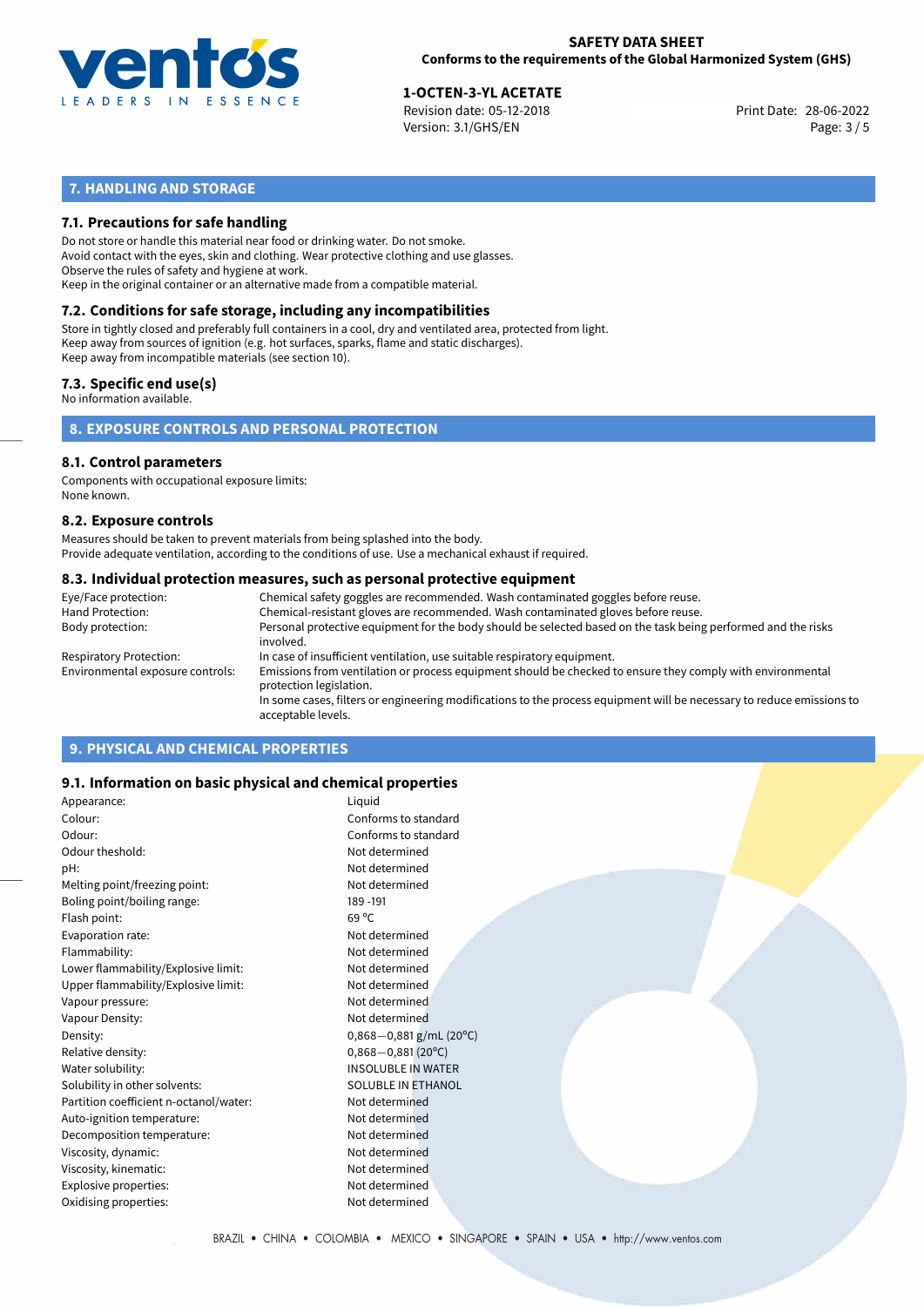

# **1-OCTEN-3-YL ACETATE**<br>
Revision date: 05-12-2018<br> **28-06-2022** Print Date: 28-06-2022

Revision date: 05-12-2018 Version: 3.1/GHS/EN Page: 4 / 5

## **10. STABILITY AND REACTIVITY**

## **10.1. Reactivity**

No hazardous reactions if stored and handled as prescribed/indicated.

## **10.2. Chemical stability**

The product is stable if stored and handled as prescribed/indicated.

## **10.3. Possibility of hazardous reactions**

No hazardous reactions if stored and handled as prescribed/indicated.

## **10.4. Conditions to Avoid**

Conditions to Avoid: Excessive heat, flame or other ignition sources.

## **10.5. Incompatible materials**

Avoid contact with strong acids and bases and oxidizing agents.

## **10.6. Hazardous decomposition products**

During combustion may form carbon monoxide and unidentified organic compounds.

## **11. TOXICOLOGICAL INFORMATION**

| <b>Acute toxicity</b>             | Harmful if swallowed.                                                     |
|-----------------------------------|---------------------------------------------------------------------------|
| <b>Skin corrosion/irritation</b>  | Based on the data available, the criteria for classification are not met. |
| Serious eye damage/irritation     | Based on the data available, the criteria for classification are not met. |
| Respiratory or skin sensitisation | May cause an allergic skin reaction.                                      |
| <b>Germ cell mutagenicity</b>     | Based on the data available, the criteria for classification are not met. |
| Carcinogenicity                   | Based on the data available, the criteria for classification are not met. |
| <b>Reproductive toxicity</b>      | Based on the data available, the criteria for classification are not met. |
| <b>STOT-single exposure</b>       | Based on the data available, the criteria for classification are not met. |
| <b>STOT-repeated exposure</b>     | Based on the data available, the criteria for classification are not met. |
| <b>Aspiration hazard</b>          | Based on the data available, the criteria for classification are not met. |

## **12. ECOLOGICAL INFORMATION**

## **12.1. Toxicity**

**Assessment:** Based on the data available, the criteria for classification are not met. **Experimental/calculated data:** No information available.

## **12.2. Degradability**

No information available.

#### **12.3. Bioaccumulative potential** No information available.

**12.4. Soil mobility**

## No information available.

## **12.5. Other adverse effects**

See also sections 6, 7, 13 and 15 Do not allow to get into waste water or waterways.

## **13. DISPOSAL CONSIDERATIONS**

## **13.1. Waste treatment methods**

Dispose of in accordance with national and local environmental regulations.